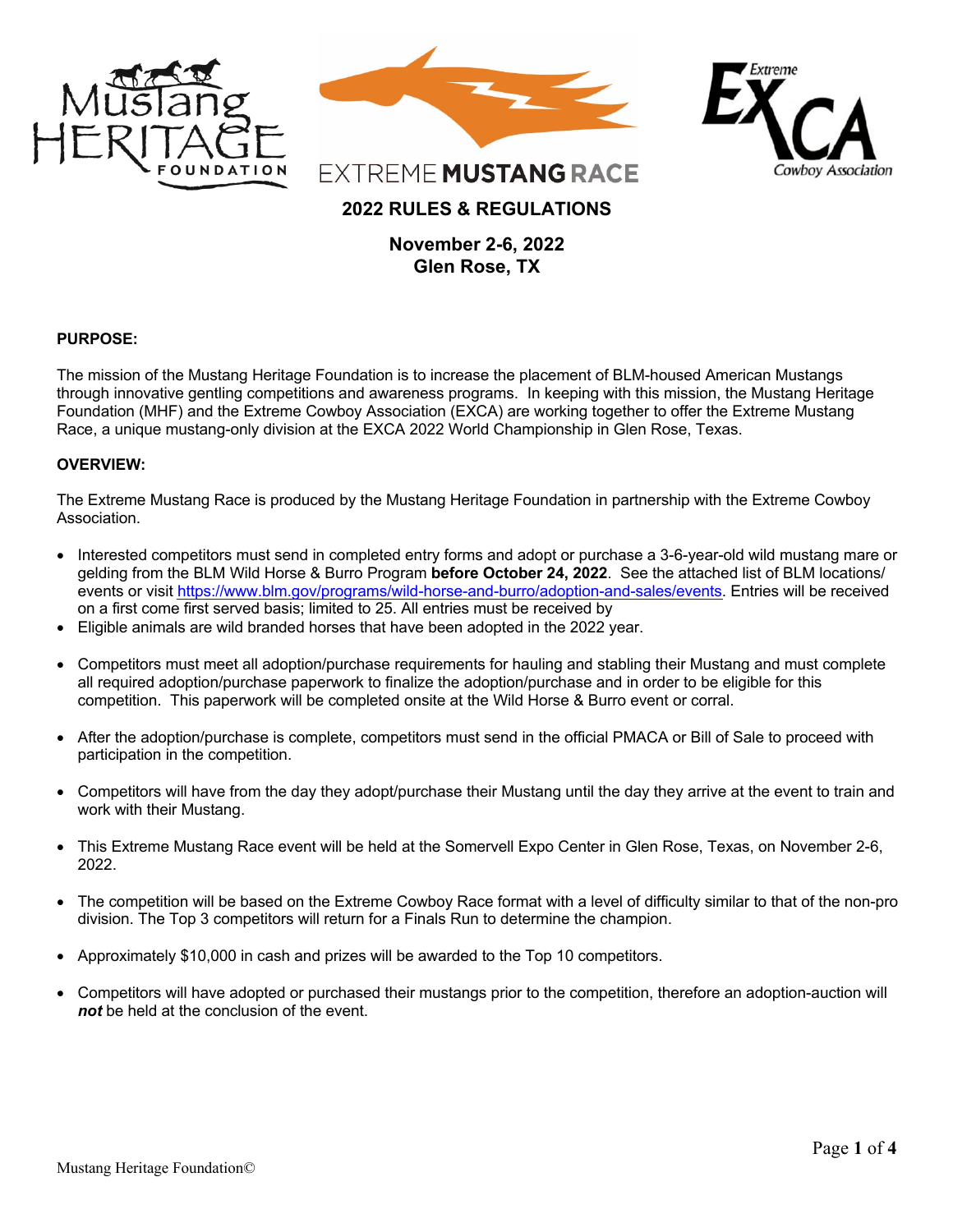**Not adhering to the Regulations and Competition Rules listed in this document may result in disqualification from current and/or future Mustang Heritage Foundation competitions and programs.**

# **REGULATIONS:**

*Participation in this event is by invitation only; therefore the Mustang Heritage Foundation Board of Trustees has the unqualified right to determine eligibility and can, at any time, remove an applicant or contestant from a Mustang Heritage Foundation program and/or competition for any reason or for no reason.*

- 1. All interested competitors must send in a complete Extreme Mustang Race Entry Form prior to the deadline. All entries must include membership dues for MHF and EXCA, as well as the \$250 entry fee.
- 2. All competitors must adopt or purchase an eligible wild mustang from the BLM Wild Horse & Burro Program within the 2022 year.
	- a. Competition eligible mustangs include any mares and geldings adopted for 2022 based on BLM inventory. This also includes mustangs adopted for Extreme Mustang Makeovers, TIP Challenges and TIP trainers.
	- b. Eligible animals are wild horses that have not previously been adopted or placed into a training program. Mustangs must be adopted/ purchased from BLM corrals or adoption events.
	- c. Competitors will adopt/purchase straight from a BLM facility or event. Competitors are responsible for making all necessary adoption/purchase arrangements, including scheduling appointments to adopt/purchase, etc.
	- d. Competitors are responsible for paying all required BLM adoption/purchase fees.
- 3. Competitors must be 18 years of age or older at time of mustang adoption/purchase.
- 4. Only the original adopter/purchaser is eligible to enter and compete. No substitution or replacement of competitor will be allowed.
- 5. Competitors are required to be registered members of the Mustang Heritage Foundation in order to compete. Mustang Heritage Foundation membership applications can be found online at www.mustangheritagefoundation.org/join/. The membership fee is \$35 annually. Membership supports Mustang adoption and awareness and provides a membership card, a member's only bumper sticker and event ticket and merchandise discounts.
- 6. Competitors are required to be registered members of the Extreme Cowboy Race Association in order to compete. Extreme Cowboy Race Association membership applications can be found online at http://www.extremecowboyraces.com/membership.htm.
- 7. BLM and MHF employees (full or part-time) and their immediate family are not eligible to compete.
- 8. Any applicant or competitor may be removed from the competition at any time if found to have any alleged history of cruelty to animals or humans. Competitors must meet all BLM Wild Horse and Burro Adoption/Purchase Requirements. Removal of any competitor from the competition is at the discretion of the Mustang Heritage Foundation's Board of Trustees.
- 9. The Mustang Heritage Foundation Board of Trustees may at any time conduct a criminal background check on applicants or remove any applicant from the process for any reason or for no reason.
- 10. **Trailer requirements:** You must provide transportation for your Mustang from the BLM facility to your facility. While someone else may transport the animal, all trailers must meet these minimum standards: covered top, sturdy walls/floors, and a smooth interior free from any sharp protrusions; ample head room; removable partitions or compartments to separate animals by size and sex, if necessary; floor covered with a non-skid material; and, adequate ventilation.The BLM requires stock-type trailers with a rear swing gate to transport animals. Drop ramp, divided two-horse trailers and trucks with stock racks are not acceptable.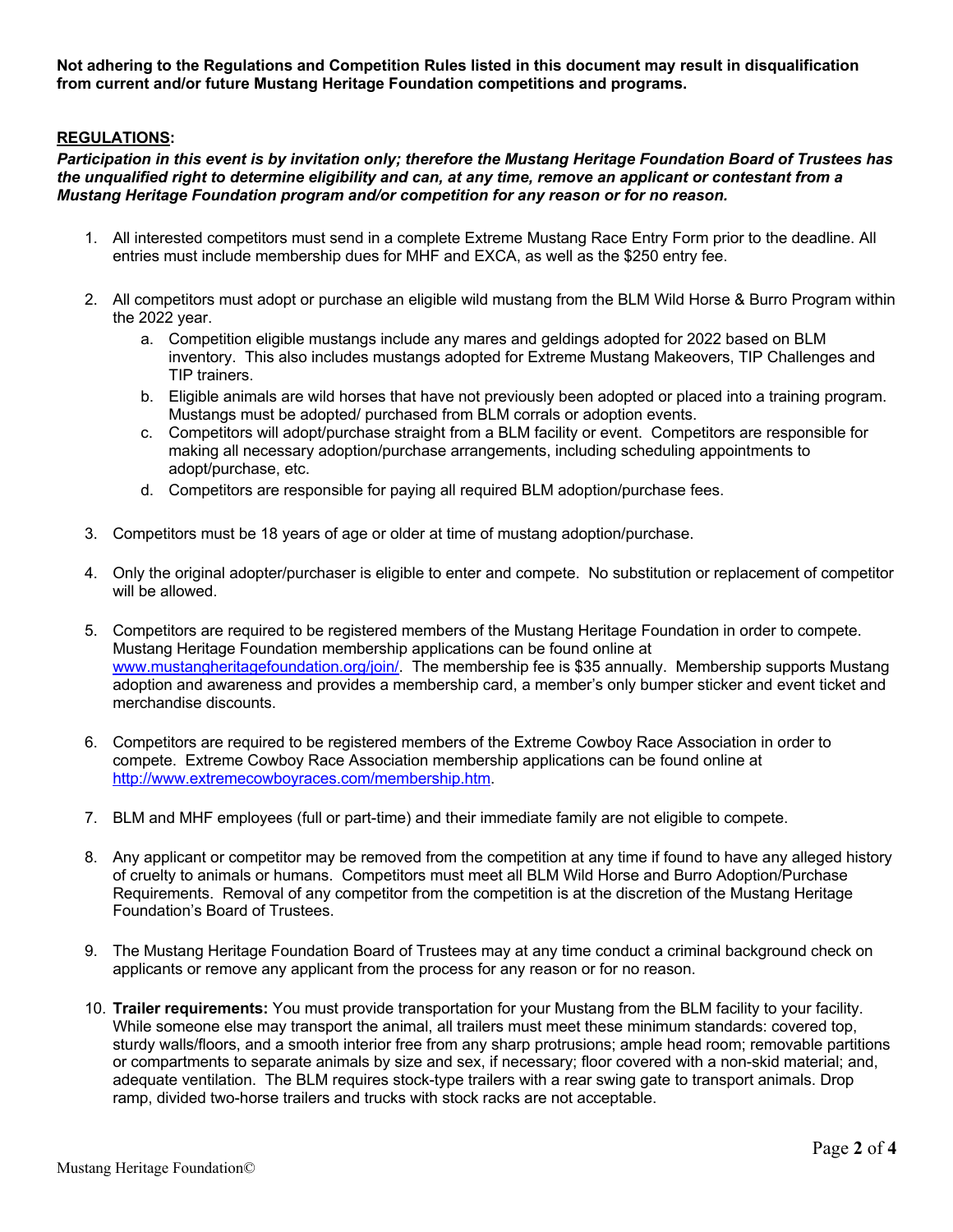- 11. **Facility requirements:** Facility can consist of a corral/paddock/stall/round pen. Facility must be a minimum of 400 square feet (20 feet x 20 feet) and have fences at least 6 feet high. Facility must be sturdy and constructed of materials such as poles, pipes or planks (minimum 1.5 inch thickness) without dangerous protrusions. Barbed wire, large-mesh woven, stranded and electric materials are unacceptable for fencing. You should not release the Mustang into a large open area, such as a pasture, since you may not be able to recapture the animal for training or to provide veterinary care. However, once the animal is gentled, you may release it into a pasture or similar area. You must provide shelter from inclement weather and temperature extremes for your Mustang. Shelters must be a two-sided structure with a roof, well drained, adequately ventilated and accessible to the Mustang. The minimum two sides need to block the prevailing winds and need to protect the major part of the bodies of the horse. Tarps are not acceptable. Contact your administering BLM office for shelter requirements in your area.
- 12. Mustang training must be humane and compassionate. "Least resistance" techniques are encouraged. At all times, the humane care and best interest of the horse are paramount. For Extreme Mustang Makeover events and Mustang Heritage Foundation programs, the competitor is responsible for the well-being and humane treatment of any Mustang entrusted to their care. Contact Mustang Heritage Foundation staff or management to report any health issues with your horse so that proper veterinarian care can be administered. Any suspected inhumane treatment of horses should be reported to management immediately with potential consequences as outlined in our Humane Treatment Policy.
- 13. Competitors are required to submit a signed release with their entry so that all photos and filming may be used to promote the event and will be the property of the Mustang Heritage Foundation.
- 14. Competitors are responsible for all care-related costs for their animal. Expenses **will not** be reimbursed.
- 15. In the case of serious injury or death of your mustang, trainers are required to notify the MHF Equine Director, Stormy Mullins at (940) 445-9773 within 24 hours of the occurrence. MHF will immediately relay this information on to the appropriate BLM staff.
- 16. The purpose of this event is to showcase the talent and trainability of Mustangs and to provide an opportunity for adopters/purchasers and horses to engage in safe competition for prize money and awards. Therefore, all horses entered into the competition should be gentle and safe to maneuver through the show grounds. Upon entry onto the show grounds, should a Mustang be deemed unsafe by MHF and/or EXCA, that horse may be excused or uninvited to participate in the competition and adoption. The goal is for all competitors and horses to participate in the event as long as the horse is safe to do so. If there is a concern regarding the horse's training status please contact Event Director Stormy Mullins at (940) 445-9773.
- 17. Upon entry onto the show grounds, all trainers must provide a current Health Certificate and Coggins paperwork for all competing horses.
- 18. Upon entry onto the show grounds, competing Mustangs will be examined by a veterinarian or knowledgeable individual to determine the health and condition of the horse. Should a Mustang be deemed in poor condition by a veterinarian or knowledgeable individual that Mustang may be excused or uninvited to participate in the competition.
- 19. Competitors will be responsible for all necessary stall, bedding, tack, feed and supplies needs during the competition.
- 20. Winners will be announced following the competition.
- 21. **Conduct:** Conduct shall be orderly, responsible, sportsmanlike and **humane in the treatment of Mustangs**, such as to promote the implementation of the event and fair competition. This includes, but is not limited to: conduct while trainers have Mustangs in their possession; conduct on the show grounds; conduct while trainers are wearing Extreme Mustang Makeover logo wear off the show grounds; and includes the conduct of individuals traveling with trainers, spectators or event managers and all other persons being present on show grounds. Any alleged unsportsmanlike or irresponsible conduct or any form of misconduct, such as illegal, indecent or profane,